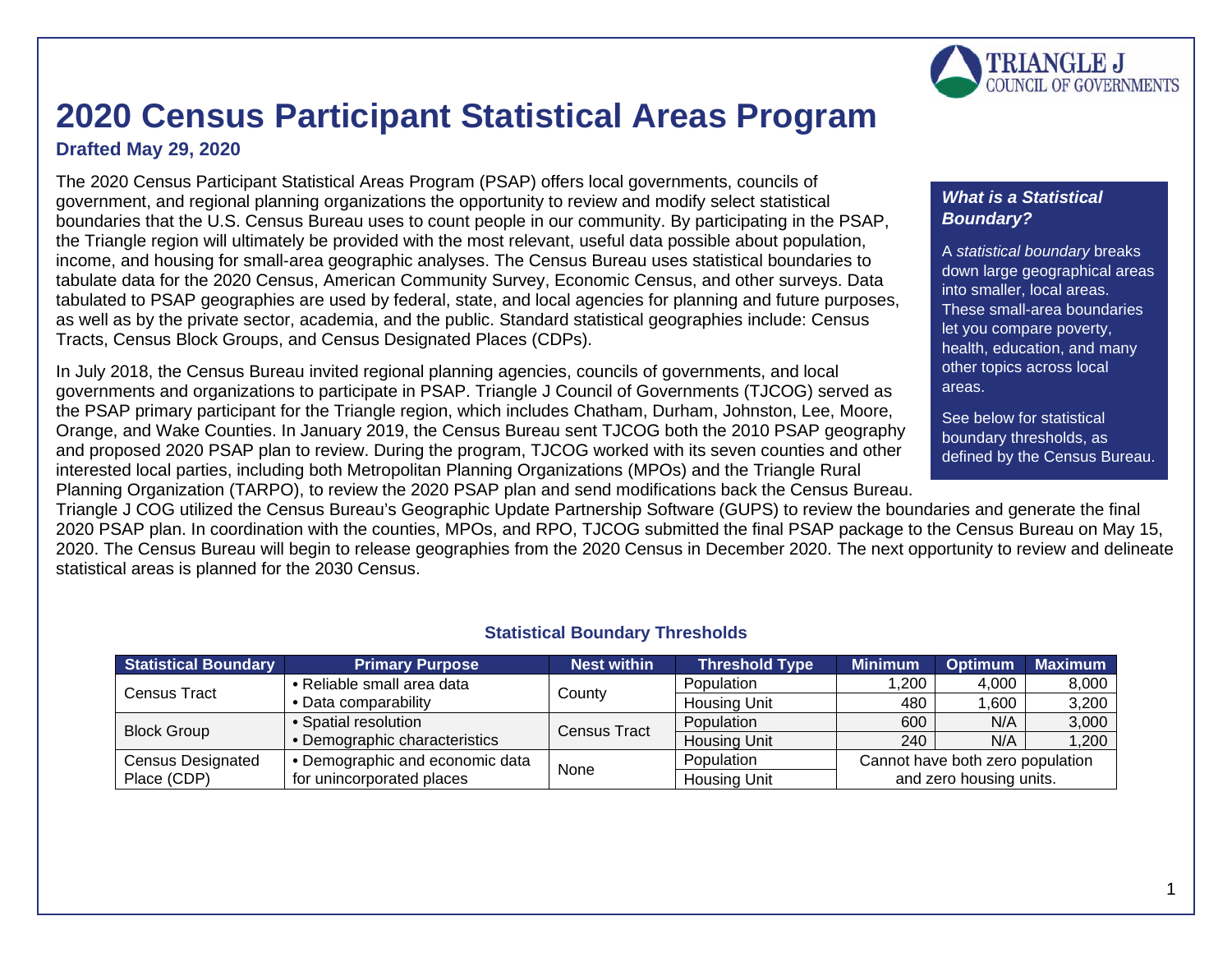## **Participant Statistical Areas Program Timeline**

**TRIANGLE J COUNCIL OF GOVERNMENTS** 

**February 2017 – October 2018: Census Bureau conducts PSAP internal review to generate 2020 proposed plans.**

#### **March – May 2018: Census Bureau contacted 2010 Census PSAP participants to inquire about 2020 Census PSAP participation.**

• *March 2018: TJCOG designated as primary PSAP participant for Triangle region.*

#### **July 2018: Census Bureau began sending 2020 Census PSAP invitation materials to participants.**

• *July 2018: TJCOG receives 2020 Census PSAP invitation materials.*

#### **January 2019: PSAP delineation phase begins. Participants have 120 calendar days to submit updates.**

• *January 23, 2019: TJCOG receives PSAP delineation materials from Census Bureau.*

#### **January – May 2019: PSAP delineation phase begins. Participants have 120 calendar days to submit updates.**

- *January 23 – May 23, 2019: TJCOG coordinates review and comment on PSAP geographies from counties, MPOs, and RPO.*
- *January 23, 2019: TJCOG receives PSAP delineation materials from Census Bureau.*
- *March 8, 2019: TJCOG finalizes PSAP timeline, workflow, and stakeholders.*
- *March 11, 2019: TJCOG contacts PSAP stakeholders and coordinates PSAP review.*
- *April 19, 2019: PSAP edits due to TJCOG from Counties, MPOs, and RPO.*
- *April 19 – May 22, 2019: TJCOG consolidates and finalizes PSAP edits and comments, with reach back to Counties, MPOs, and RPO.*
- *May 23, 2019: TJCOG submits final PSAP package to Census Bureau via SWIM.*

#### **January – May 2020: PSAP verification phase begins. Participants have 90 calendar days to review updates.**

- *January 23, 2020: TJCOG receives PSAP verification notification and materials from Census Bureau. TJCOG initiates PSAP verification.*
- *January 23 – March 16, 2020: TJCOG coordinates review and comment on PSAP geographies from counties, MPOs, and RPO.*
- *March 13, 2020: TJCOG determines changes accepted or denied by Census Bureau during delineation phase.*
- *March 23, 2020: TJCOG contacts MPO and County stakeholders re: PSAP verification.*
- *March 23 – April 10, 2020: Counties and MPOs determine whether to accept or contest Census geographies.*
	- o *If contested, Counties and MPOs coordinate changes with TJCOG.*
	- o *If accepted, TJCOG communicates acceptance of changes to Census Bureau.*

#### **April 10, 2020: Due to COVID-19 operational adjustments, Census Bureau extends PSAP verification deadline to May 15, 2020.**

- *April 10 – May 8, 2020: TJCOG continues to coordinate review and comment on PSAP geographies from counties, MPOs, and RPO.*
- *April 17, 2020: PSAP edits due to TJCOG from Counties, MPOs, and RPO.*
- *April 17 – May 14, 2020: TJCOG consolidates and finalizes PSAP edits and comments. Reach back to Counties and MPOs, and RPO, as required.*
- *May 15, 2020: TJCOG submits final PSAP package to Census Bureau via SWIM.*

## **October 2020: Census Bureau conducts closeout of the 2020 Census PSAP.**

#### **Points of Contact**

*Primary PSAP Contact* Kaley Huston khuston@ticog.org 919-558-2702

*GUPS Technical Contact* Ben Bearden [bearden@tjcog.org](mailto:bearden@tjcog.org) 919-558-2701